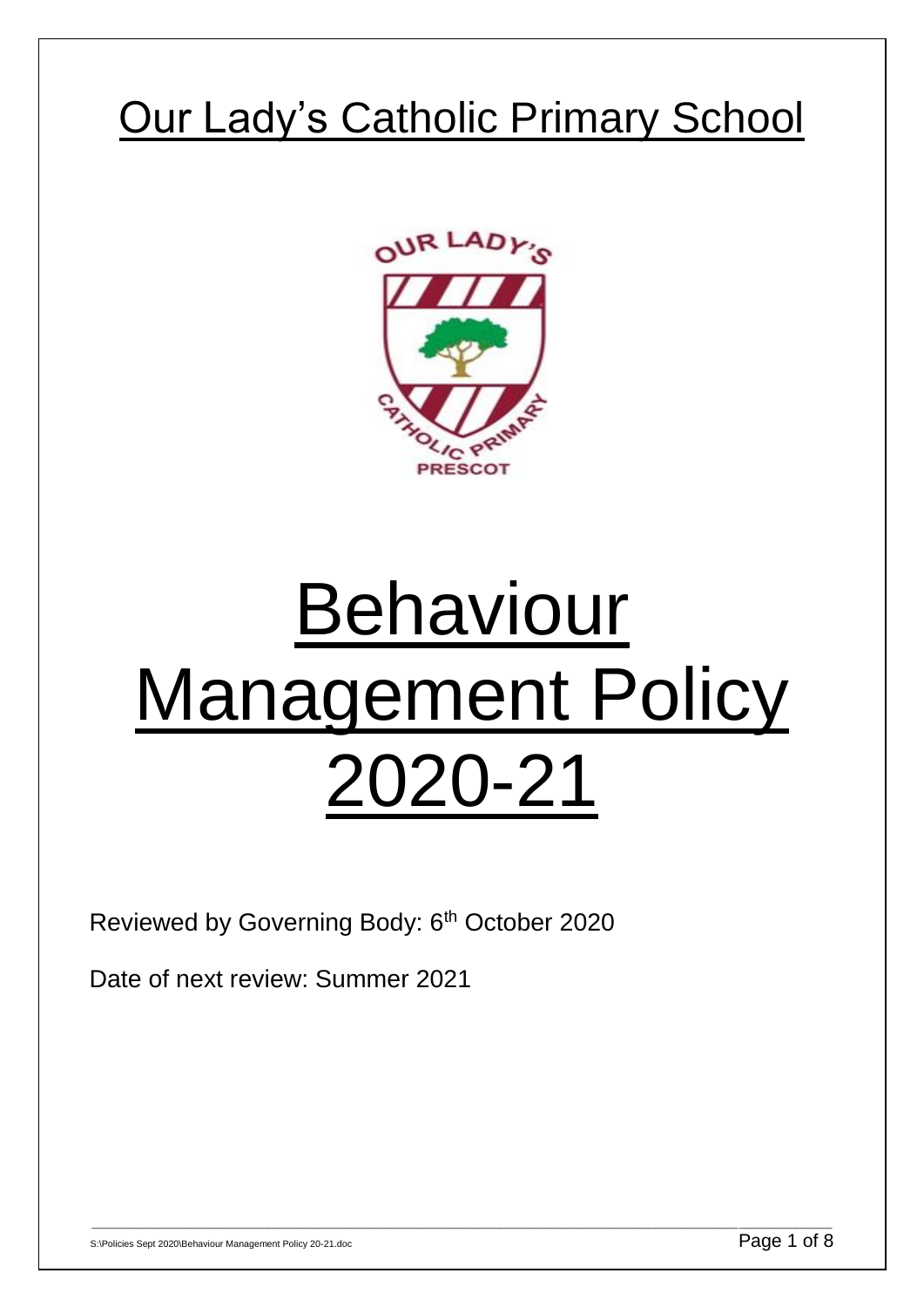### Our Lady's Catholic Primary School Behaviour Management Policy

#### **Philosophy**

At Our Lady's Catholic Primary our mission statement sets out our aims to ensure that relationships within the school are positive and that we provide a happy caring secure school environment. In fulfilment of these aims we wish to encourage in each child, a love of God, of the world and to develop self-respect and respect for others. We recognise that all behaviour is learnt and all children need guidance on how to behave. A clear code of conduct is established which is understood and supported by children, parents and staff.

#### **Aims**

In order to fulfil this policy, all staff involved will be guided by the following principles.

- To expect high standards or behaviour at all times.
- $\cdot$  To be firm, fair and consistent with an awareness of particular circumstances where appropriate and home background.
- $\div$  To encourage positive self esteem through praise to build confidence
- $\cdot \cdot$  To set a good example and positive role models in a happy and secure environment
- \* To give the children opportunities to take responsibility for themselves and for others.

#### **The School Rules**

#### **At all times:**

- ❖ We will be kind and caring
- We will respect other people and their property.
- We will try our best
- We will act safely and take care,
- We will be responsible for our actions.

#### **In the playground we will also:**

- $\div$  Play games that cannot hurt others or damage school property.
- $\cdot$  We take care of our belongings and never borrow something unless the owner allows us to.

- $\div$  Behave sensibly in the toilet area.
- ❖ Go into school only if we have permission.
- We always speak politely to everyone.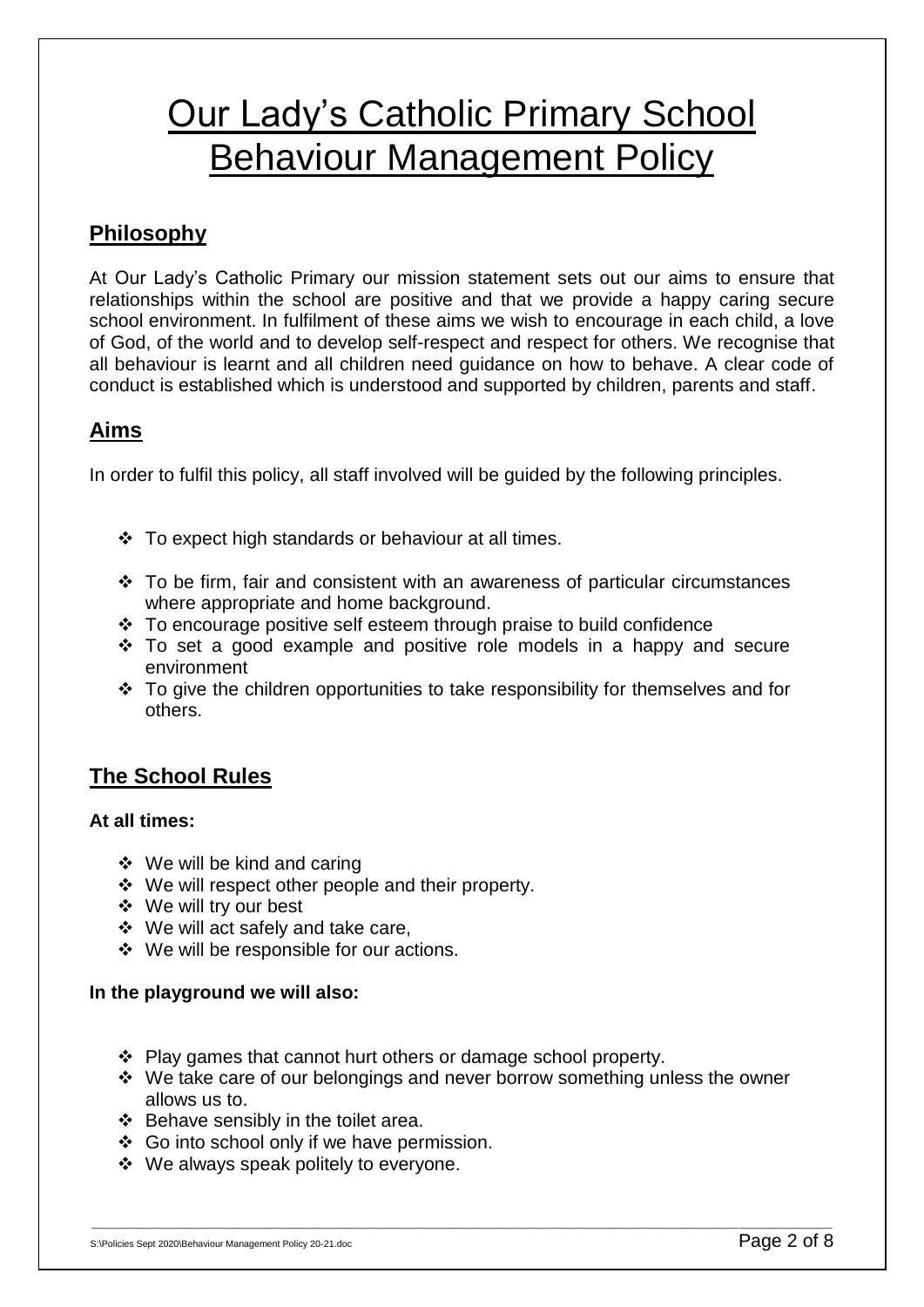#### **In the Dining Room we will:**

- Listen to and respect all staff
- ❖ Always talk quietly.
- $\div$  Remain in our seat when eating and put our hand up for help.
- ❖ Eat our food sensibly.
- Clear our dishes and put our litter in the bins.
- Try our best to win the lunchtime reward for our class.

#### **Class Rules:**

These will be drawn up by individual classes at the beginning of each academic year.

#### **Rewards**

Every adult will help to raise children's self esteem by rewarding good behaviour and hard work through:

- $\div$  Individual praise and encouragement
- ❖ Appropriate written comments on work
- Awarding of house points, stickers, merit and certificates.
- \* Public commendations for good behaviour and work in class and stars assembly
- Rewards will never be taken away from a child.
- $\cdot$  Rewards will be given in every lesson in a consistent manner.

#### **Consequences**

Consequences may involve measures that ensure the child makes some form of reparation for his/her behaviour. An effective sanction is one that most often stops or discourages careless, poor work or behaviour. It also enables a child to reflect on and modify their inappropriate behaviour/poor work.

We recognise the importance of discussing the child's behaviour with the child and setting future targets for the child

The consequences are graded in terms of the initial and further action if poor standards of behaviour continue:

- \* Tactically ignore, and praise closest good behaviour.
- Give the child a non-verbal sign to stop e.g. eye contact
- Make reference to the rules-remind pupils of agreed rules
- Give the pupil a warning-remind them that they will be choosing a consequence

- Write the pupil's name on the board.
- $\div$  Make the child work in isolation within the classroom.
- ❖ Remove from classroom to another teacher
- The child is referred to the Deputy Head Teacher
- Then referred to the Headteacher as a final resort.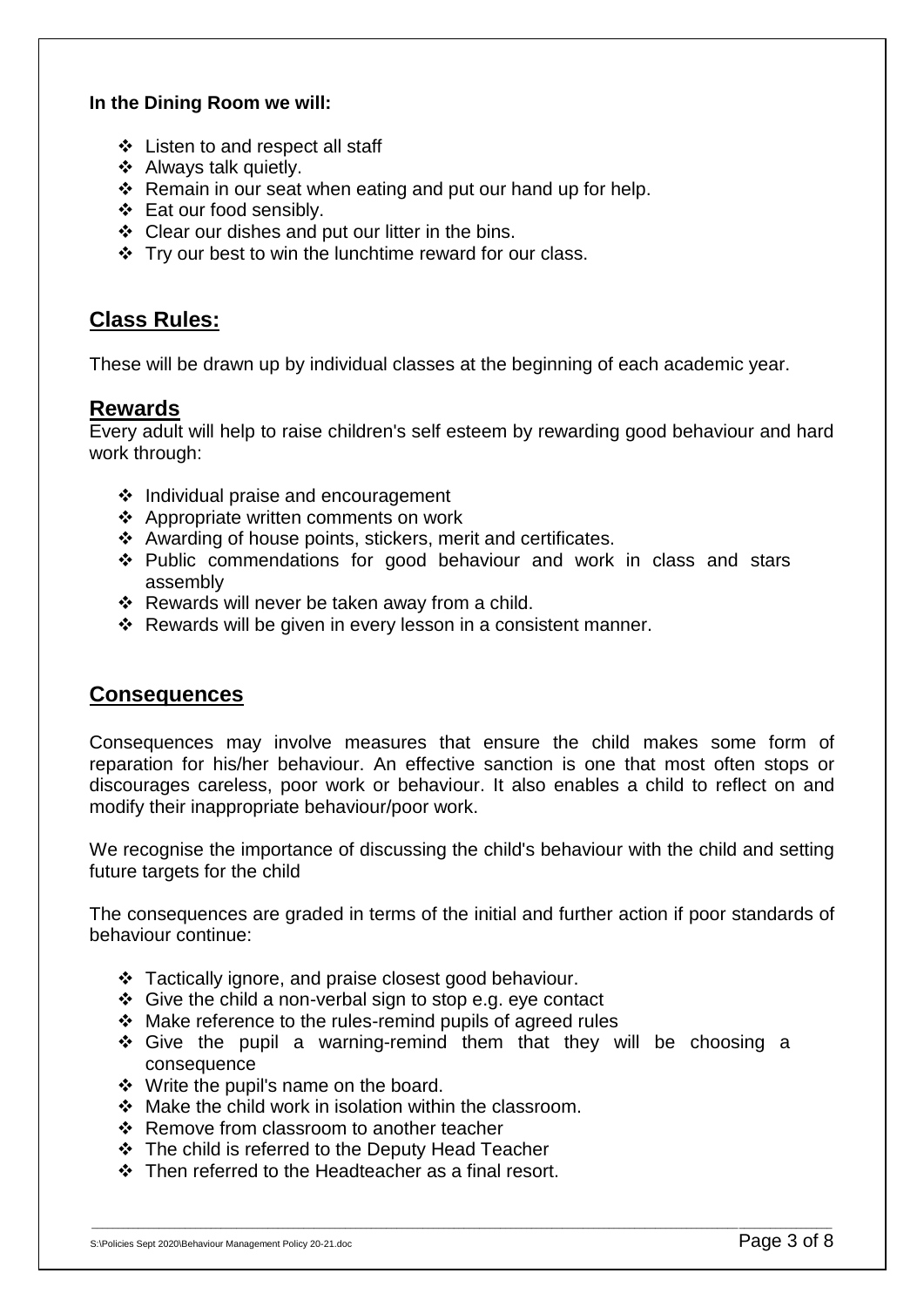- An Individual Behaviour Plan is drawn up for the child and the parents are informed.
- $\cdot$  A home school diary is introduced the child may be put on a daily report card to be signed by the classteacher and senior member of staff.
- \* Report card to be reviewed and suspended when only positive behaviour recorded over a period of two weeks
- $\div$  The report card is sent home daily to parents/carers.
- $\div$  The child is suspended for a fixed period.
- $\div$  The child will be subject to fixed-term exclusion and the LA informed.
- \* A negotiated transfer will be arranged to another school if there is no improvement.

The level at which a teacher should sanction the pupil depends on the seriousness of the child's actions. In cases of serious misdemeanours the parents will be informed immediately. Cases of bullying will be immediately referred to the Deputy Head Teacher in the first case. (Definition: Bullying is the wilful conscious desire to hurt, threaten or frighten someone. It also includes thoughtlessness and unconscious hurt through action, comments or verbal abuse.)

The supervisory assistants over lunchtime will refer a child to the child's classteacher or pastoral leader as appropriate.

*Corporal punishment is illegal and will not be given.*

#### **The Use of Exclusion**

A decision to exclude a child for a fixed period or permanently should only be taken:

- $\cdot$  In response to serious breaches of a school's discipline policy
- $\cdot$  If a range of alternative strategies has been tried and failed
- $\cdot \cdot$  If allowing the pupil to remain in class would seriously harm the education and welfare of the pupils or others in the school.

Following LA Guidelines, only the Head-teacher can exclude a child from the school. In the Head-teacher's absence, authority is delegated to the Deputy Headteacher.

Before the decision is made the Headteacher takes the following steps:

- ❖ Consider all relevant facts
- Allows the child to give his/her version of the facts
- Consults the child's Parent/Carer

The Head Teacher will in turn inform the Chair of Governors of the decision to exclude. The Headteacher will inform the parents by phone of the decision to exclude, and confirm the exclusion in writing.

Parents do have the right to appeal to the Governors against the decision to exclude the child if the child is excluded for more than five days. If parents wish to appeal against a decision to exclude, they will be assisted in the appeal process.

\_\_\_\_\_\_\_\_\_\_\_\_\_\_\_\_\_\_\_\_\_\_\_\_\_\_\_\_\_\_\_\_\_\_\_\_\_\_\_\_\_\_\_\_\_\_\_\_\_\_\_\_\_\_\_\_\_\_\_\_\_\_\_\_\_\_\_\_\_\_\_\_\_\_\_\_\_\_\_\_\_\_\_\_\_\_\_\_\_\_\_\_\_\_\_\_\_\_\_\_\_\_\_\_\_\_\_\_\_\_\_\_\_\_\_\_\_\_\_\_\_\_\_\_\_\_\_\_\_\_\_\_\_\_\_\_\_\_\_\_\_\_\_

S:\Policies Sept 2020\Behaviour Management Policy 20-21.doc  $P$  and  $\mathcal{B}$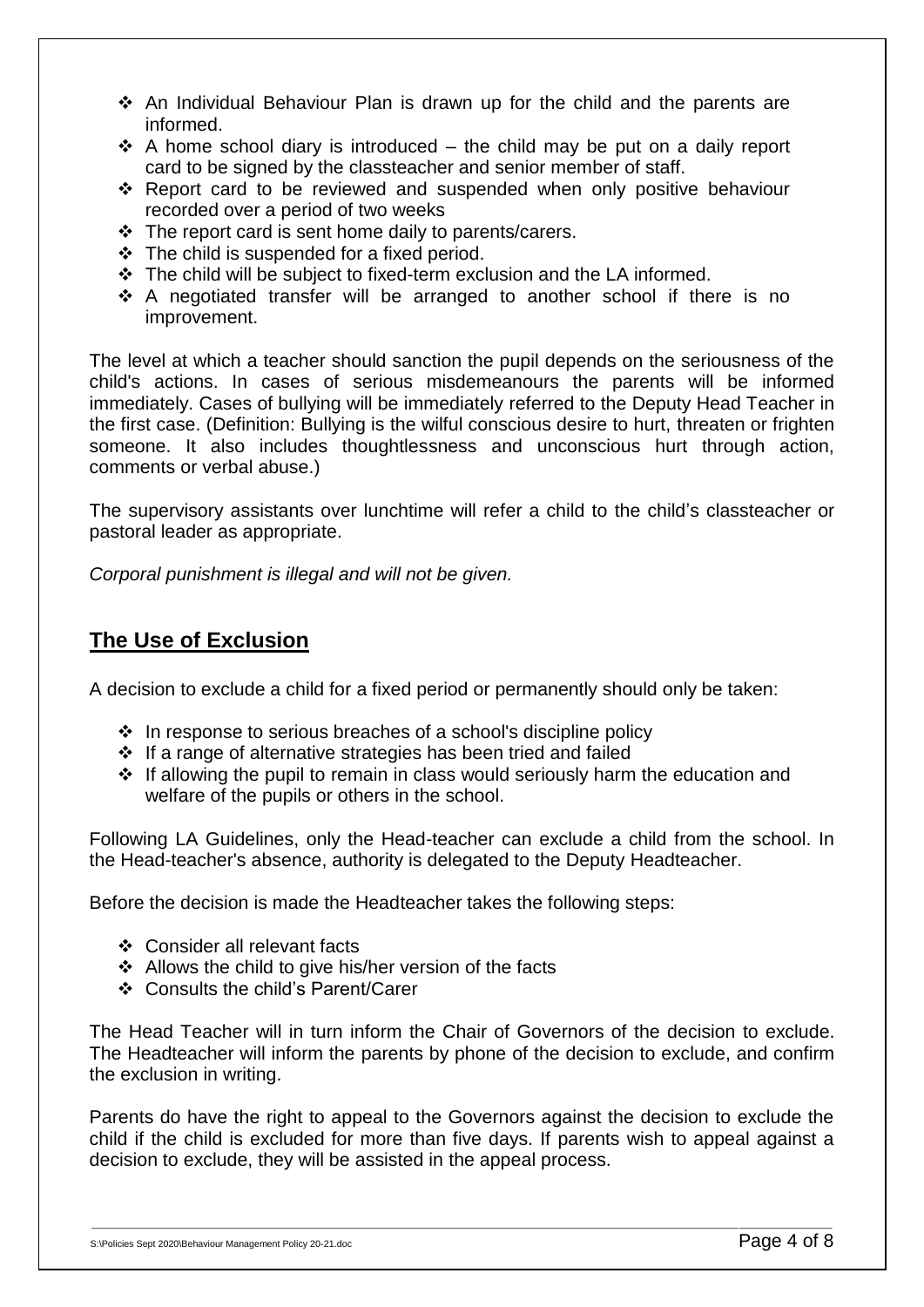#### **Dealing with Conflict Resolution**

All children from time to time have conflicts over a range of issues. It is vital that these are dealt with in the proper way. This method should be used when dealing with all nature of conflicts, serious and minor. Bullying will also be dealt with using the procedure set out below.

#### **Members of staff will:**

- $\div$  Decide upon a good time to deal with the issue.
- Listen to all parties concerned individually and record in brief or report important details. Use open questions and deal with the primary behaviour.
- Assure the children that the situation will be dealt with until it is resolved.
- $\div$  Make the children aware of the consequences of their actions and the rules they have disregarded.

#### **Dealing with Racism in School**

In line with the school's mission statement and Equalities Policy, at Our Lady's Catholic Primary School we are working to establish positive relationships and a happy and secure learning environment, and therefore racial harassment of any kind will not be tolerated. Sanction will be given inline with the degree of the misdemeanours. As we believe that racism is a learnt behaviour, our programme for personal and social education will also confront racist attitudes. Any racism will be reported to the Head Teacher. There is a termly report to the Governing Body.

#### **Control and Restraint**

All the staff at Our Lady's Catholic Primary School are designated with the authority to control and restrain children were necessary. In accordance with the Education Act 1997 the Headteacher can delegate all staff with the authority to control and restrain children where necessary. The law requires that force should only be used when other approaches have been tried and that all practical methods to de-escalate the situation have been employed. All the staff within the school are trusted to use their professional judgement and the degree of force must be in proportion to the circumstances of the incident.

\_\_\_\_\_\_\_\_\_\_\_\_\_\_\_\_\_\_\_\_\_\_\_\_\_\_\_\_\_\_\_\_\_\_\_\_\_\_\_\_\_\_\_\_\_\_\_\_\_\_\_\_\_\_\_\_\_\_\_\_\_\_\_\_\_\_\_\_\_\_\_\_\_\_\_\_\_\_\_\_\_\_\_\_\_\_\_\_\_\_\_\_\_\_\_\_\_\_\_\_\_\_\_\_\_\_\_\_\_\_\_\_\_\_\_\_\_\_\_\_\_\_\_\_\_\_\_\_\_\_\_\_\_\_\_\_\_\_\_\_\_\_\_

#### *When should control/ restraint be used?*

*When:*

❖ Pupils are fighting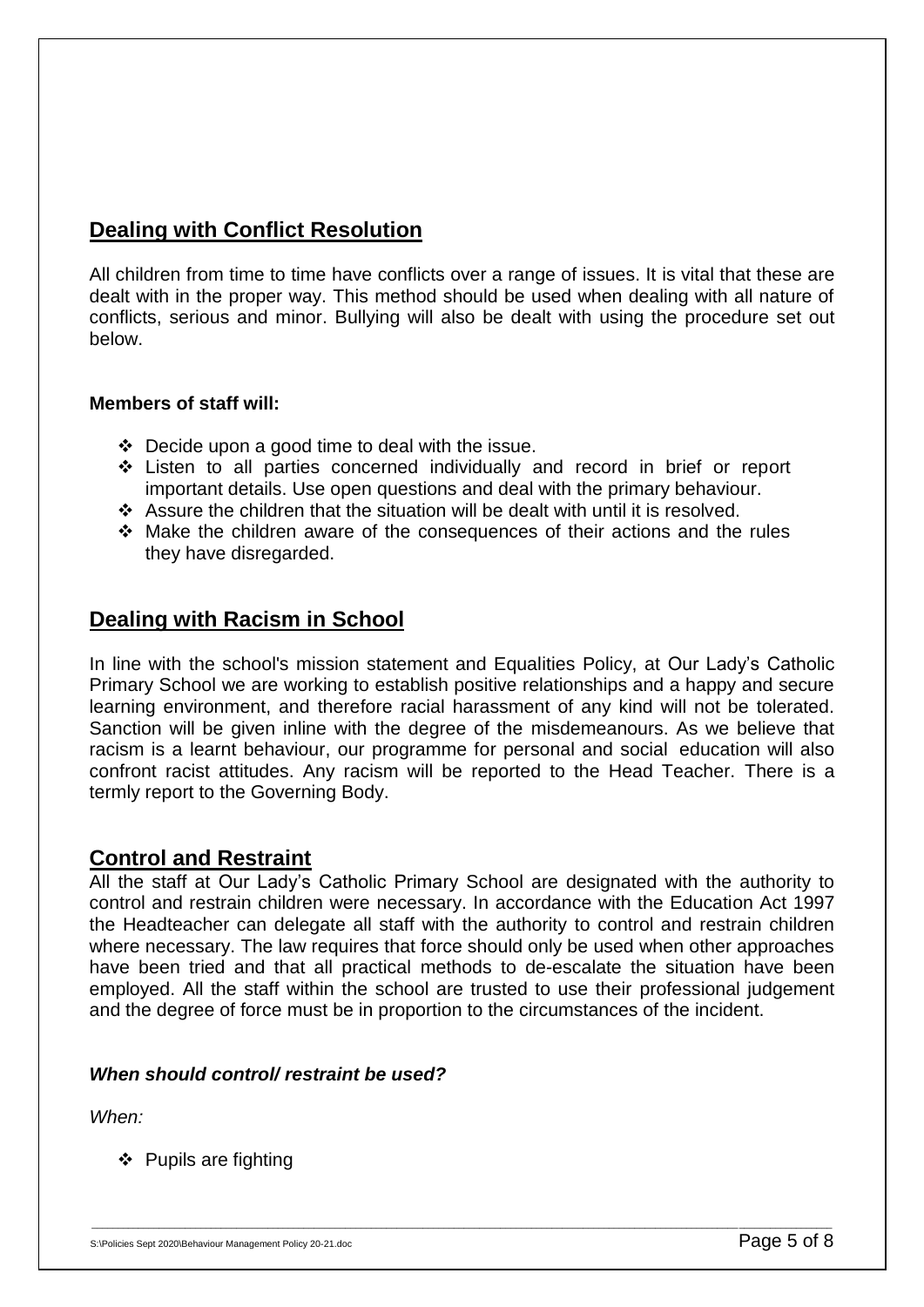- A pupil is engaged in, or is on the verge of committing deliberate damage or vandalism to property
- \* A pupil is causing, or at risk of causing, injury or damage by accident, rough play, or misuse of dangerous materials or objects.
- $\div$  A pupil is running in the building in which he/she might cause an accident likely to injure him/herself or others.
- $\div$  A pupil absconds from a class and tries to leave the school. (This will only apply if a pupil could be a risk if not kept in the classroom or the school)

#### *What should a member of staff do to control a child?*

*All staff should take the following steps:*

- Stay calm/ Attempt to keep their voice quiet / speak slowly/stay in control of themselves
- $\div$  Give time where appropriate for the situation to de-escalate
- Give the child clear instructions
- Call for assistance from another colleague. (SLT/ Or a colleague who knows the child well)
- $\div$  If possible-remove child from situation/their peers
- A clear verbal instruction to stop dangerous or threatening behaviour should always precede any physical Intervention.

#### *Physical intervention may include*: *(Taken From DFEE Circular 10/98)*

- $\div$  Blocking a child's path
- Holding a child's hand
- Moving two children apart
- $\div$  Leading a pupil away from a situation
- $\div$  Shepherding a child out of a situation by placing a hand in the centre of the pupil's back
- $\div$  Restraining a child from behind by holding their hands
- $\div$  All intervention will be carried out in a skilled and controlled manner.
- $\div$  A written record must be made of all incidents involving use of physical restraints and kept in the school flies.
- The report should be handed into the Headteacher within 12 hours.

#### **Home School Contracts**

It is vital that the school works in partnership with the parents. All parents on admitting their child to the school are asked to fill out a home school agreement declaring their intention to support the school in the management of their child's behaviour. A refusal to sign will not bar the child from admission.

#### **Preventative strategies employed by the school:**

 Class covenants - each class to decide their own class rules agreed in consultation with the class teacher at the start of each new school year. A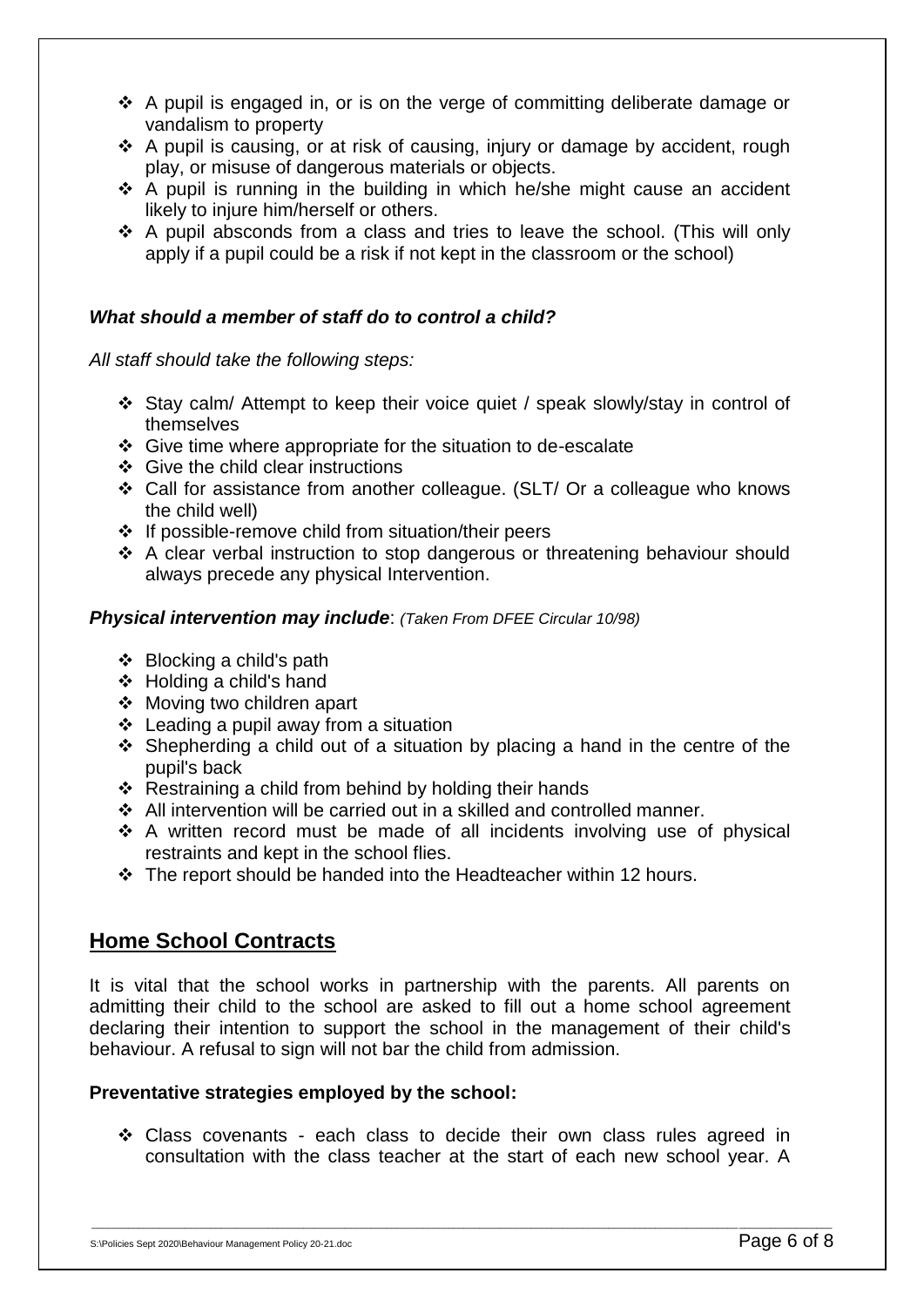copy of these will be sent to the Pastoral Leader to ensure consistency during lunchtime and awareness with the school council.

- Discussion of everyone's rights.
- $\div$  A whole school programme of personal and social education lessons which can include focussing on relationships and caring for others. These will run throughout the school. These lessons will be differentiated according to age and need.

#### **Classroom Management Strategies to Promote Good Behaviour:**

#### **Arrangement of Lesson:**

- When and how the children enter the classroom?
- Where are you?
- What are you doing?

#### **Organisation of Classroom:**

- ❖ Seating arrangements
- Access to materials
- Visibility
- Ease of movement
- Work demands -e.g. Does it match the ability of the child?

#### **Other Points To Note:**

- All staff should be role models and demonstrate the standards of courtesy expected from the children.
- Staff should be consistent with the use of positive reinforcement "I am pleased to see John is working quietly."
- Staff should make sparing use of consequences. (These should be phrased in positive terms). Private rather than public whenever possible.
- Continually observe and scan the behaviour of the class.
- Good attendance and punctuality will be promoted and praised during Stars Assembly.

#### **Children with Behaviour Difficulties**

It is recognised that some children do suffer from behaviour difficulties and need very specific guidance and management of their behaviour. Set out below is guidance for teachers to follow on how to deal with the behaviour these children display.

#### **Key Points**:

- $\div$  A working relationship is established with the child.
- $\div$  The teacher does not take the child's behaviour personally.
- $\cdot$  The teacher clearly communicates in a direct discreet way, using straight forward language.

\_\_\_\_\_\_\_\_\_\_\_\_\_\_\_\_\_\_\_\_\_\_\_\_\_\_\_\_\_\_\_\_\_\_\_\_\_\_\_\_\_\_\_\_\_\_\_\_\_\_\_\_\_\_\_\_\_\_\_\_\_\_\_\_\_\_\_\_\_\_\_\_\_\_\_\_\_\_\_\_\_\_\_\_\_\_\_\_\_\_\_\_\_\_\_\_\_\_\_\_\_\_\_\_\_\_\_\_\_\_\_\_\_\_\_\_\_\_\_\_\_\_\_\_\_\_\_\_\_\_\_\_\_\_\_\_\_\_\_\_\_\_\_

 $\div$  The teacher will make polite suggestions rather than demands.